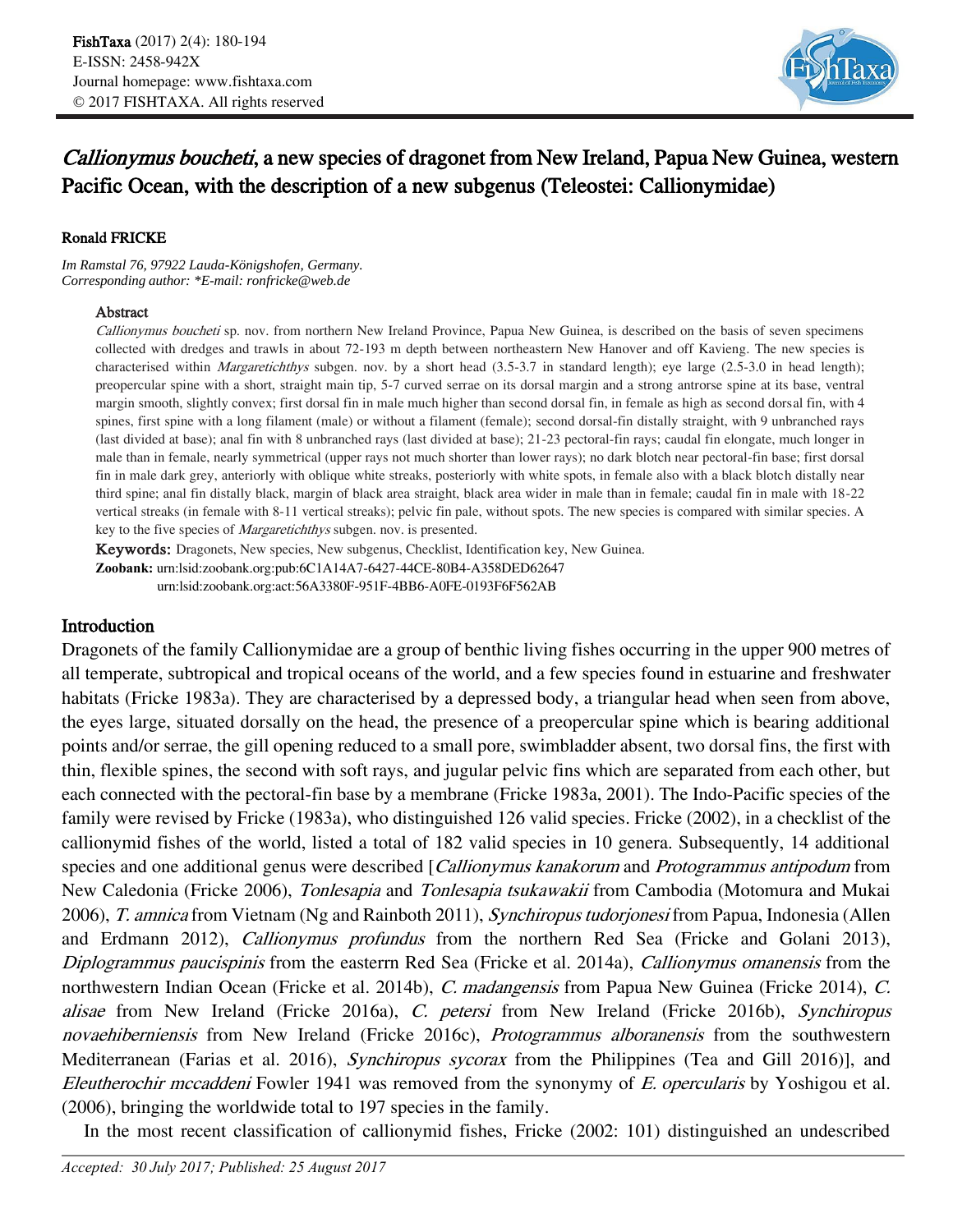subgenus Callionymus (subgenus 7), formed by the former Callionymus margaretae species group, which included the species C. australis Fricke 1983 (Fricke 1983a: 398-402, fig. 117 as C. margaretae australis) from Western Australia, 65-100 m depth, and *C. margaretae* Regan 1905 (Regan 1905: 326, pl. C, fig. 3) from the northern Indian Ocean, known from depths of 22-107 m. The subgenus was previously alternatively classified as part of genus Calliurichthys by Nakabo (1982: 80).

Species of *Callionymus* (subgenus 7) live on soft bottoms on the continental shelf (known from depths of 22-107 m); they bury in the substrate, usually only leaving the eyes visible. Callionymid fishes typically occur in harem groups, with one male controlling a larger home range living together with several females (J.T. Moyer, M. Zaiser Brownell, personal communication). Spawning usually takes place around dusk; the courting pair ascends and releases the eggs well above the ground, following a complex courtship behaviour where the spreading of the first dorsal-fin or flashing blue 'lights' (iridescent blue spots) are frequent motor patterns (J.T. Moyer, M. Zaiser Brownell, personal communication). The eggs and larvae are pelagic; during transformation into juveniles they shift to a benthic life style (Fricke et al. 2014b).

Several specimens of an undescribed species of the subgenus were collected during the KAVIENG 2014 expedition in northern New Ireland Province, Papua New Guinea. The subgenus is formally named and reviewed, two species are added, and the new species is described herein, bringing the total number of species known in the subgenus to 5.

#### Material and Methods

The holotype and paratypes of the new species are deposited in the National Taiwan University, University Museum, Taipei, Taiwan (NTUM), and the Muséum National d'Histoire Naturelle, Paris (MNHN). Comparative materials are listed below. Abbreviations of museum collections (see below) follow Fricke and Eschmeyer (2017a).

The data of the holotype are given first, followed by those of the paratypes, in square brackets. Methods follow Fricke (1983a); fin-ray counts follow Fricke (1983b), osteological methods follow Nakabo (1983). The starting point for length measurements is the middle of the upper lip. The standard length (measured from the tip of the upper lip to the middle of the urohyal/caudal fin base) is abbreviated SL. The predorsal (1) length is measured from the middle of the upper lip to the base of the first spine of the first dorsal fin; the predorsal (2) length correspondingly to the base of the first ray of the second dorsal fin. The last ray of the second dorsal and anal fins is always divided at its base; counts in the key include this divided ray as one. In the identification keys, males and females are keyed out separately only if there are significant differences between male and female morphology and colouration, and if females of two different species are more similar to each other than to the males of the same species. In callionymid fishes, sexes are easily externally distinguished by the presence of an enlarged urogenital papilla in the male (which is small or absent in the female) (Fricke 1988). Diagnoses of species of the new subgenus are compiled from Fricke (1983, 1993, 1998).

Species classification is based on Fricke (2002). Higher classification follows Nelson (2006); the more recent version of Nelson et al. (2016) is here not used due to numerous errors, omissions and inconsistencies; for details see Britz (2017). Nomenclature follows Eschmeyer et al. (2017). Reference and journal citations follow Fricke (2017) and Fricke and Eschmeyer (2017b).

Comparative material (subgenus *Margaretichthys* n. subgen.): *Callionymus australis* Fricke 1983: — CSIRO B2200 (holotype), Western Australia, off Dampier Archipelago). — CSIRO B2201 (1 paratype), Western Australia, off Dampier Archipelago). — CSIRO B2202 (6 paratypes), Western Australia, off Monte Bello Islands). — CSIRO CA2142 (1 paratype), Western Australia, off Monte Bello Islands). — WAM P.11841-001 (1 paratype), Western Australia, Shark Bay).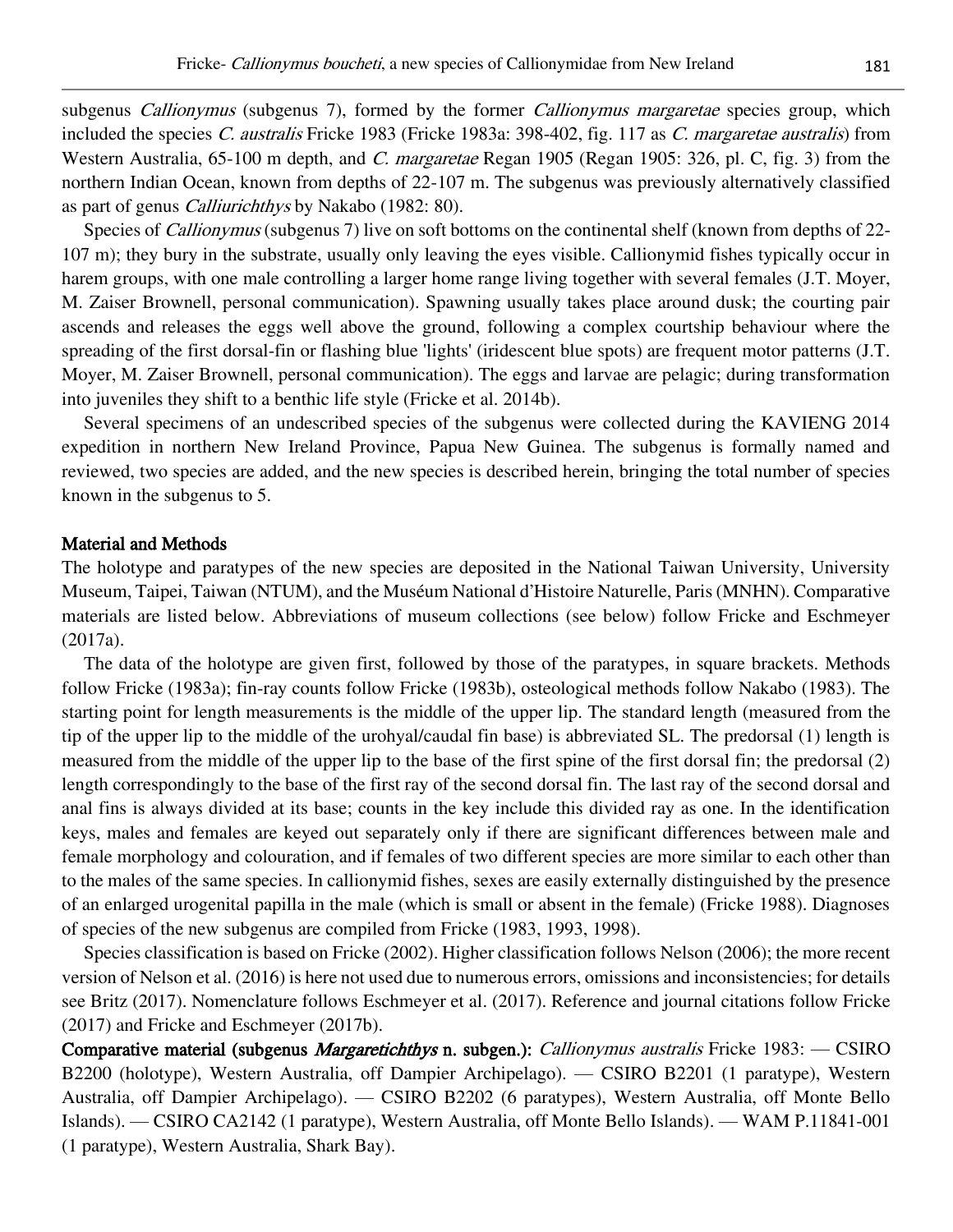Callionymus margaretae Regan 1905: - BMNH 1904.5.25.151-152 (2 syntypes), Oman, Muscat. - BMNH 1911.2.23.31 (1), Persian Gulf. — CAS 34002 (32), India, Madras. — CAS 41390 (1), India, Vizagapatnam. — LACM 38129-23 (3), Pakistan, Karachi. — LACM 38306-1 (5), Pakistan, Karachi. — LACM 38312-1 (14), Pakistan, Baluchistan. — LACM 38313-1 (18), Pakistan, Baluchistan. — SMNS 8523 (1), Pakistan, Sindh. — SMNS 23505 (1), Thailand, Andaman Sea, west of Ko Lanta Yai Island (new record). — USNM 232268 (5), India, Cuddalore. — USNM 305945 (1), Somalia, Ras Binnah. — USNM 305906 (4), Somalia, Ras Hafun. — ZMH 5528 (12), India, off Cochin. — ZMH 5529 (1), India, off Cochin.

Callionymus rivatoni Fricke 1993: — MNHN 1993-0120 (holotype), Grande Terre, New Caledonia. — MNHN 1993-0121 (1 paratype), Grande Terre, New Caledonia. — SMNS 12271 (1 paratype), Grande Terre, New Caledonia. — SMNS 12272 (1 paratype), Grande Terre, New Caledonia. — SMNS 17863 (1), New Caledonia, Grande Terre. — SMNS 21226 (2), New Caledonia, Grande Terre. — SMNS 21228 (2), Chesterfield Islands. — SMNS 21236 (1), Chesterfield Bank. — SMNS 21237 (1), Chesterfield Bank. — SMNS 21238 (1), Chesterfield Islands. — SMNS 21239 (1), Chesterfield Islands. — SMNS 21246 (1), Chesterfield Islands. — SMNS 21247 (2), New Caledonia, Grande Terre. — SMNS 21252 (1), New Caledonia, Grande Terre. — SMNS 21266 (5), Chesterfield Bank. — SMNS 21277 (1), New Caledonia. — SMNS 21283 (5), Chesterfield Bank; SMNS 21284 (2), Chesterfield Islands. — SMNS 21285 (3), New Caledonia, Île Bélep. — SMNS 21290 (1), New Caledonia, Grande Terre. — SMNS 21303 (1), New Caledonia, Récifs d'Entrecasteaux. — SMNS 21305 (1), New Caledonia, Île des Pins. — SMNS 21314 (1), New Caledonia, Grande Terre. — SMNS 21316 (1), New Caledonia, Récifs du Sud.

Callionymus sereti Fricke 1998: - MNHN 1995-0523 (holotype), Futuna Island shelf, Wallis and Futuna. — SMNS 18824 (1 paratype), Futuna Island shelf, Wallis and Futuna.

Comparative material (New Guinea): Anaora tentaculata Gray 1835: - CAS 92051 (1), Madang. - NTM S.13680-024 (2), Madang.

Callionymus afilum Fricke 2000: — KFRS F.01705 (1), Bramble Cay. — KFRS F.02709 (1), Yule Island. Callionymus alisae Fricke 2016: — NTUM 11265 (holotype), New Ireland.

Callionymus belcheri Richardson 1844: — BMNH 1879.5.14.570 (1). — KFRS 0969 (2), Kinikini Bay. — USNM 243034 (2), Sepik.

Callionymus brevianalis Fricke 1983: — WAM P.29595-021 (1), Madang.

Callionymus colini Fricke 1993: — SMNS 12260 (holotype), Port Moresby. — BPBM 34754 (2 paratypes), Port Moresby. — SMNS 12261 (1 paratype), Port Moresby. — SMNS 12263 (2 paratypes), Port Moresby.

Callionymus enneactis Bleeker 1879: - CAS 63291 (2), Madang. - CSIRO B.1583 (1), Sek. - SMF uncat.

(1), Madang. — SMNS 8541 (4), Port Moresby. — SMNS 8548 (5), Port Moresby. — SMNS 8553 (1), Port

Moresby. — SMNS 11564 (2), Port Moresby. — SMNS 11566 (3), Port Moresby. — SMNS 11567 (1), Port

Moresby. — SMNS 11568 (1), Port Moresby. — SU 39953 (1), East Sepik. — USNM 228958 (6), Milne Bay.

— USNM 228964 (1), Port Moresby. — USNM 236385 (21), Hermit Islands. — USNM 236390 (1), Madang.

— USNM 243037 (1), Trobriand Islands. — USNM 243040 (4), Port Moresby.

Callionymus filamentosus Valenciennes in Cuvier & Valenciennes 1837: — KFRS F.1709 (3), Yule Island; KFRS 3050 (2), Oreke.

Callionymus keeleyi Fowler 1941: - KFRS F.2151 (1), Port Moresby.

Callionymus macdonaldi Ogilby 1911: — SMNS 21194 (1), West Papua, mouth of Ajkwa River. — SMNS 21195 (2), West Papua, mouth of Minajerwi River.

Callionymus madangensis Fricke 2014: — NTUM 10146 (holotype), Madang. — NTUM 11405 (1), New Ireland. — NTUM 11431 (1), New Ireland. — NTUM 11441 (1), New Ireland.

Callionymus neptunius (Seale 1910): — ZMB 12674 (2), New Britain.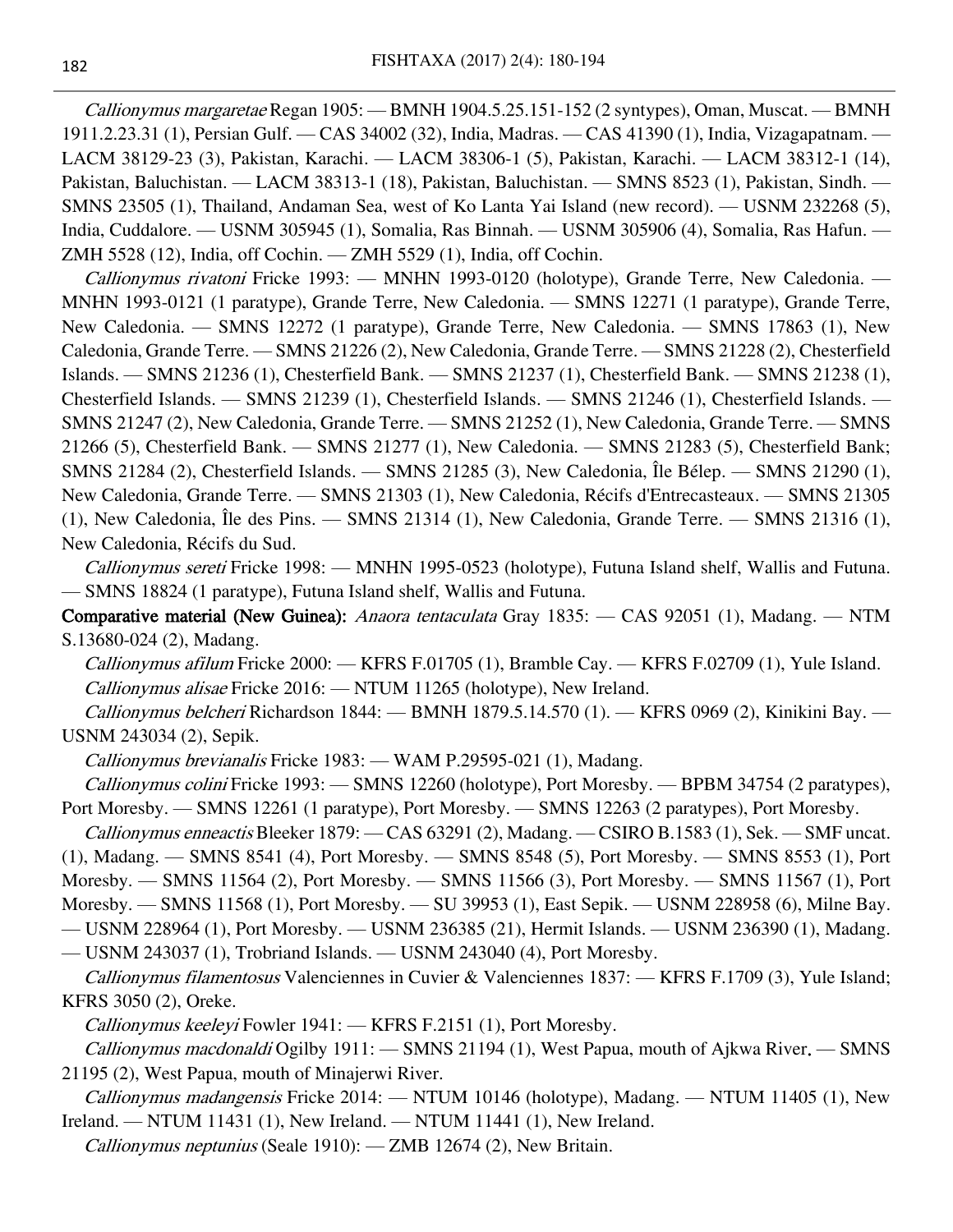*Callionymus octostigmatus* Fricke  $1981:$  — USNM 243033  $(1)$ , Cape Ward Hunt. — USNM 243041  $(2)$ , Cape Ward Hunt.

Callionymus petersi Fricke 2016: — NTUM 11243 (holotype), New Ireland. — MNHN 2016-0004 (1 paratype), New Ireland. — NTUM 10987 (1 paratype), New Ireland. — NTUM 11267 (1), New Ireland. — NTUM 11373 (1 paratype), New Ireland. — NTUM 11486 (1 paratype), New Hanover.

Callionymus pleurostictus Fricke 1982: — WAM P.30366-016 (1), Madang.

Callionymus russelli Johnson 1976: — USNM 232259 (3), Daru.

Callionymus zythros Fricke 2000: — BPBM 38532 (holotype), Madang. — NTUM uncat. (3), Madang. Diplogrammus goramensis (Bleeker 1858): — SMF 34879 (1), Madang. — USNM 236387 (2), Ninigo Islands. — USNM 236388 (1), Ninigo Islands. — WAM P.30366-011 (1), Madang.

Eleutherochir opercularis (Valenciennes in Cuvier & Valenciennes 1837): — BPBM 15731 (3), New Britain. — KFRS 1766 (1), Bougainville. — KFRS 3749 (1), Yule Island.

Synchiropus bartelsi Fricke 1981: — BMNH 1982.6.18.2 (1), New Britain. — WAM P.30365-005 (1), Madang.

Synchiropus circularis Fricke 1984: — WAM P.30633-002 (1), Madang.

Synchiropus claudiae Fricke 1990: — SMNS 9048 (holotype), Madang. — SMNS 8466 (1), Port Moresby. — SMNS 8479 (1), Port Moresby. — SMNS 9049 (2), Madang.

Synchiropus novaehiberniensis Fricke 2016: — NTUM 11377 (holotype), New Ireland. — NTUM 11376 (1 paratype), New Ireland.

Synchiropus ocellatus (Pallas 1770): — AMS I.17504-012 (2), New Britain. — SMNS 8473 (1), Port Moresby. — SMNS 8475 (1), Port Moresby. — SMNS 8476 (1), Port Moresby. — USNM 236386 (3), Ninigo Islands. —WAM P.30358-007 (1), Madang. — ZMB 13291 (1), Finschhafen.

Synchiropus orstom Fricke 2000: — NTUM 10611 (2), Sandaun. — NTUM 10691 (1), West Sepik. — NTUM 11101 (1), New Hanover.

Synchiropus picturatus (Peters 1876): — ZMB 4770 (1), Salawaty.

Synchiropus splendidus (Herre 1927): — BMNH 1974.5.25.3557 (1), Madang. — USNM 236383 (2), Hermit Islands. — USNM 236384 (2), Ninigo Islands.

## Results

Systematic ichthyology: The present paper follows the classifications provided by Nelson (2006) and Laan et al. (2014):

Superclass Gnathostomata Class Actinopterygii Subclass Neopterygii Division Teleostei Order Perciformes Suborder Callionymoidei Family Callionymidae Bonaparte 1831 Genus Callionymus Linnaeus 1758

# Subgenus Callionymus (Margaretichthys) new subgenus

Callionymus (subgen. 7): Fricke 2002: 101. Type species: Callionymus margaretae Regan, 1905. Gender: Masculine.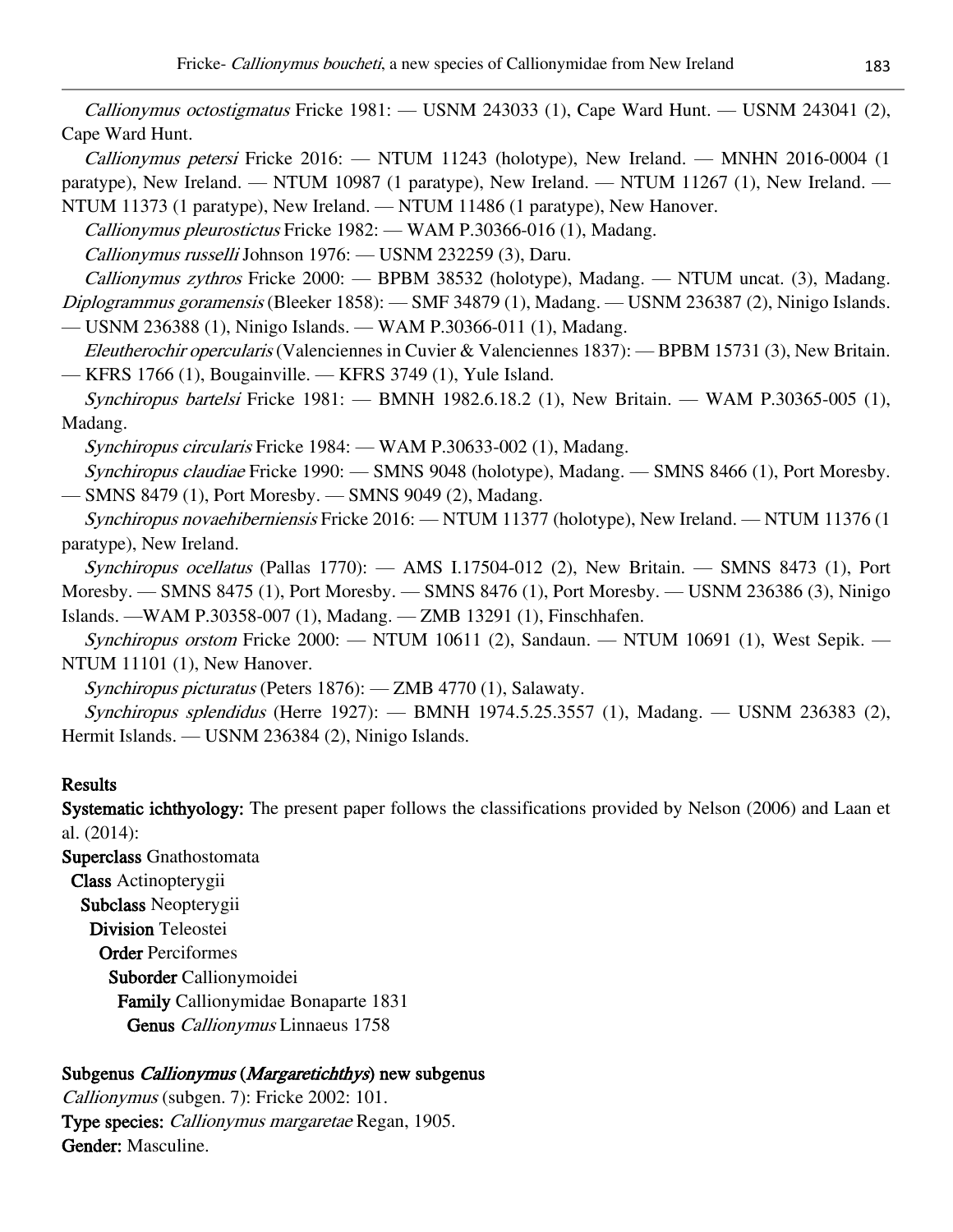Diagnosis: A subgenus of the genus *Callionymus* with a small branchial opening in dorsal position; head short (3.5-4.3 in SL); eye moderate to large (2.3-3.8 in head length); preopercular spine with a short, straight main tip, 3-7 antrorse serrae on its dorsal margin, a strong antrorse spine at its base, ventral margin smooth, straight, slightly convex or slightly concave; supraorbital tentacle absent; two transverse lateral-line commissures on dorsal side of caudal peduncle; first dorsal-fin with 4 flexible spines, in the male usually much higher than second dorsal-fin, only the first spine filamentous, in the female slightly higher to as high as second dorsal fin, the first spine may be filamentous; second dorsal-fin distally straight, with 9 unbranched rays (last divided at base); anal fin with 8 unbranched rays (last divided at base); 16-23 pectoral-fin rays; caudal fin distally elongate, in the male more so than in the female, the 7 median rays branched, the median 2 branches longest but not filamentous; cranium depressed; lateral ethmoid not strongly depressed; supraethmoid with a large foramen in the centre; supraoccipital bearing a low crest; pterosphenoid lacking an inward projection towards the brain cavity; nasal bones present; upper jaw protracted ventrally; anterior tip of premaxillary rounded; lower jaw strongly depressed; sesamoid articulars strongly curved, L-shaped; urohyal with the ventral ramus longer than the middle ramus, and anterior dorsal edge of middle ramus expands laterally, spoon-shaped; third branchiostegal ray attached to posterior abaxial face of ceratohyal; soft retrorse spine at posterodorsal end of opercle not filamentous; posttemporal notch opening vertically; anteroventral ramus of cleithrum welldeveloped, wide; coracoid with a large process at its dorsal margin, joined to ventral part of dorsal ramus of cleithrum; vertebrae 7+14; males with dark spots on the cheeks, and the thorax white, with a heart-shaped black blotch but without lines (thorax plain white in females); anal fin distally black.

Etymology: This new subgenus is named after its type species (C. margaretae), combined with the Greek word ichthys for fish. The type species was collected by F.W. Townsend, and was named by Regan (1905) after Mrs. Margaret Smith, who has "taken great interest in [Mr. Townsend's] collecting."

**Comparisons:** Callionymus (Margaretichthys) shares a preopercular spine with a straight main tip, small antrorse serrae at its dorsal margin, a strong antrorse spine at its base, but the ventral margin smooth, with the subgenera Callionymus (Calliurichthys), Callionymus (Pseudocalliurichthys) and Callionymus (subgen. 5, 6 and 8 of Fricke 2002); other subgenera have either an upcurved main tip and curved points on the dorsal margin, the spine at the base absent, and/or points or serrae on the ventral margin. Within this group of subgenera, it differs from Callionymus (Calliurichthys) in the caudal fin of males which has only the middle two rays elongate (middle four rays elongate in subgenus *Calliurichthys*), and relatively few serrae dorsally on the preopercular spine (3-7, usually 4-6 in subgenus *Margaretichthys*; 6-13, usually 8-12 in subgenus *Calliurichthys*); from Callionymus (Pseudocalliurichthys) in the symmetrical caudal fin of males (asymmetrical in subgenus Pseudocalliurichthys, with the lower rays longer than the upper rays), and by the number of anal fin rays (total of 6-7 rays, formula v,1-vi,1 in subgenus Margaretichthys; total of 8 rays, formula vii,1 in subgenus Pseudocalliurichthys); from Callionymus (subgen. 5 of Fricke 2002, including C. filamentosus, C. belcheri, C. doryssus and related species) in the number of anal fin rays (total of 6-7 rays, formula v,1-vi,1 in subgenus Margaretichthys; total of 9-10 rays, formula viii, 1-ix, 1 in Subgenus 5), and in bearing small serrae on the dorsal margin of the preopercular spine (large serrae in Subgenus 5); from *Callionymus* (subgen. 6 of Fricke 2002, including C. persicus and related species) in the blotch on the male's thorax which is not surrounded by lines (surrounded by lines which often extend on the membrane connecting pelvic and pectoral fin in Subgenus 6); and from *Callionymus* (subgen. 8 of Fricke 2002, including *Callionymus scabriceps* and *C. colini*) in a filamentous first spine of the first dorsal fin in males (not filamentous in Subgenus 8), and a longer caudal fin of males (0.8-1.6 in SL in subgenus Margaretichthys; 1.6-2.1 in SL in Subgenus 8).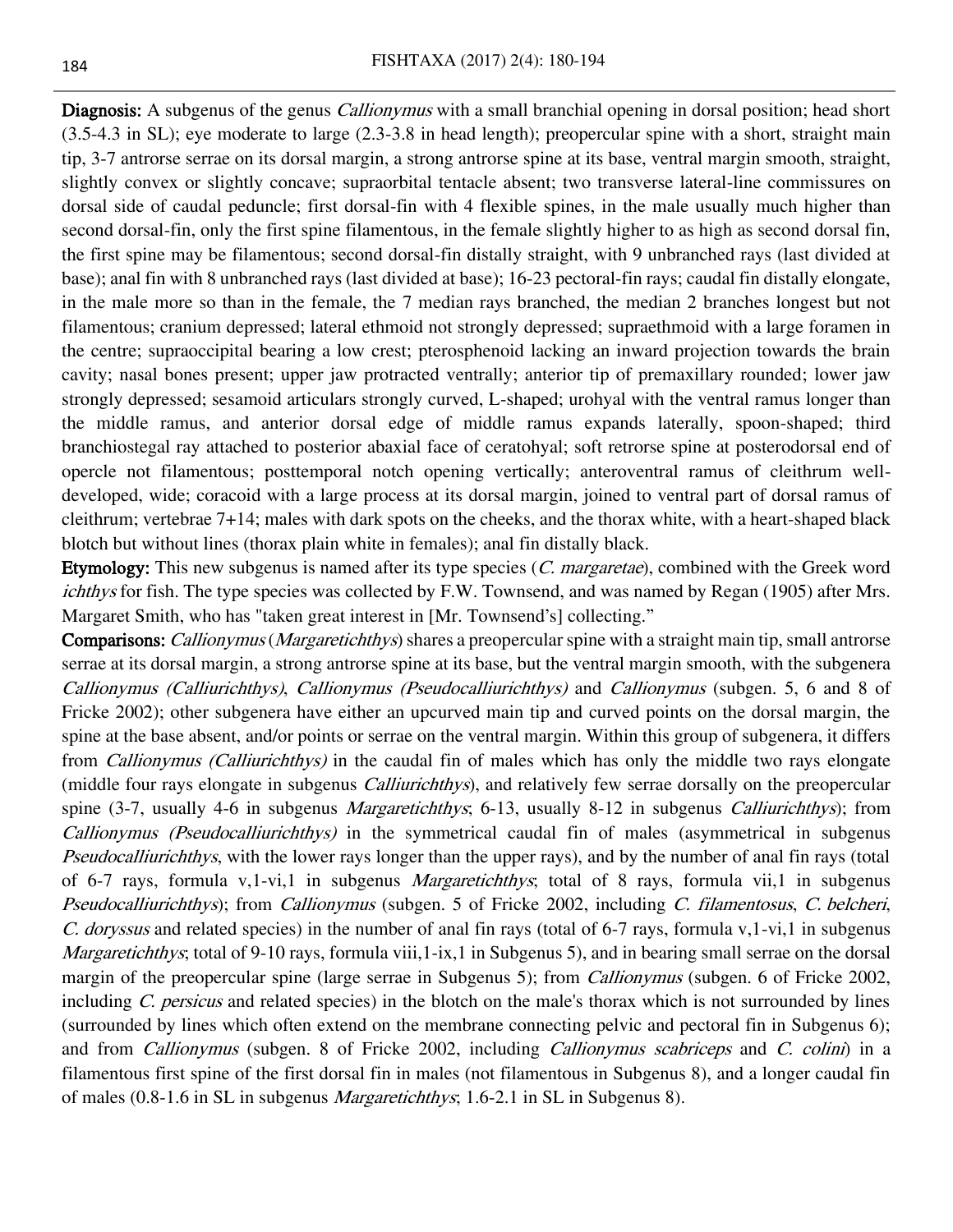# Checklist of species

# Callionymus australis Fricke 1983

Northwestern Australian sawspine dragonet

Callionymus margaretae australis Fricke 1983: 402-408, figs. 118-119 (northwest of Dampier Archipelago, Western Australia, 19°44'S 116°02'E, 100 m depth; holotype: CSIRO B2200).

Diagnosis: A species of the subgenus *Callionymus (Margaretichthys)* n. subgen. with 4 dorsal-fin spines, 9 unbranched soft rays in second dorsal-fin (the last divided at base), 8 unbranched soft rays in anal fin (the last divided at base), 5-7 antrorse serrae dorsally on the preopercular spine (additional to the main tip an a strong antrorse spine at the base), caudal-fin length in the male 0.8-1.05 in SL, in female 1.5-2.0 in SL, preorbital length 2.4-3.7 in head, first dorsal fin with a short filament (first spine) in female (but with a long filament in male), first dorsal fin in female with a distal black blotch near third spine, otherwise spotted, upper lip dark, margin of blackish area on anal fin straight (blackish area narrow both anteriorly and posteriorly).

Distribution and habitat: Australia (Western Australia). Soft bottoms, 65-100 m depth.

## Callionymus boucheti new species

Bouchet's dragonet Present paper. Diagnosis: See below. Distribution and habitat: Papua New Guinea (New Hanover, New Ireland). Soft bottoms, 10-193 m depth.

# Callionymus margaretae Regan 1905

Margaret's dragonet

Callionymus margaretae Regan 1905: 326, pl. 3, fig. 3 (Muscat, Oman, 15-30 fms [27-55 m] depth; syntypes: BMNH 1904.5.250.151–152, 2 specimens).

Diagnosis: A species of the subgenus *Callionymus (Margaretichthys)* n. subgen. with 4 dorsal-fin spines, 9 unbranched soft rays in second dorsal fin (the last divided at base), 8 unbranched soft rays in anal fin (the last divided at base), 3-6 antrorse serrae dorsally on the preopercular spine (additional to the main tip an a strong antrorse spine at the base), caudal-fin length in the male 1.3-2.0 in SL, in female 1.5-2.7 in standard length, preorbital length 2.0-3.1 in head, first dorsal fin with a long filament (first spine) in female (also with long filament in male), first dorsal fin in female without a black blotch, spotted, distal margin and filament dark, upper lip pale, margin of blackish area on anal fin oblique (blackish area narrower anteriorly but wider posteriorly).

Distribution and habitat: Somalia; Oman; Persian Gulf; Pakistan; India (Malabar coast; Bay of Bengal); Thailand (Andaman Sea). Soft bottoms, 22-107 m depth.

# Callionymus rivatoni Fricke 1993

## Rivaton's dragonet

Callionymus rivatoni Fricke 1993: 365, fig. 1 A-C (Baie de Saint Vincent, New Caledonia, 15 m depth; Holotype: MNHN 1993-0120).

Diagnosis: A species of the subgenus *Callionymus (Margaretichthys)* n. subgen. with 4 dorsal-fin spines, 9 unbranched soft rays in second dorsal fin (the last divided at base), 8 unbranched soft rays in anal fin (the last divided at base), 4-6 antrorse serrae dorsally on the preopercular spine (additional to the main tip an a strong antrorse spine at the base), caudal-fin length in the male 1.5-1.6 in SL, in female 1.5-2.2 in standard length, preorbital length 2.8-4.0 in head, first dorsal fin without a filament in female (but with a filament on first spine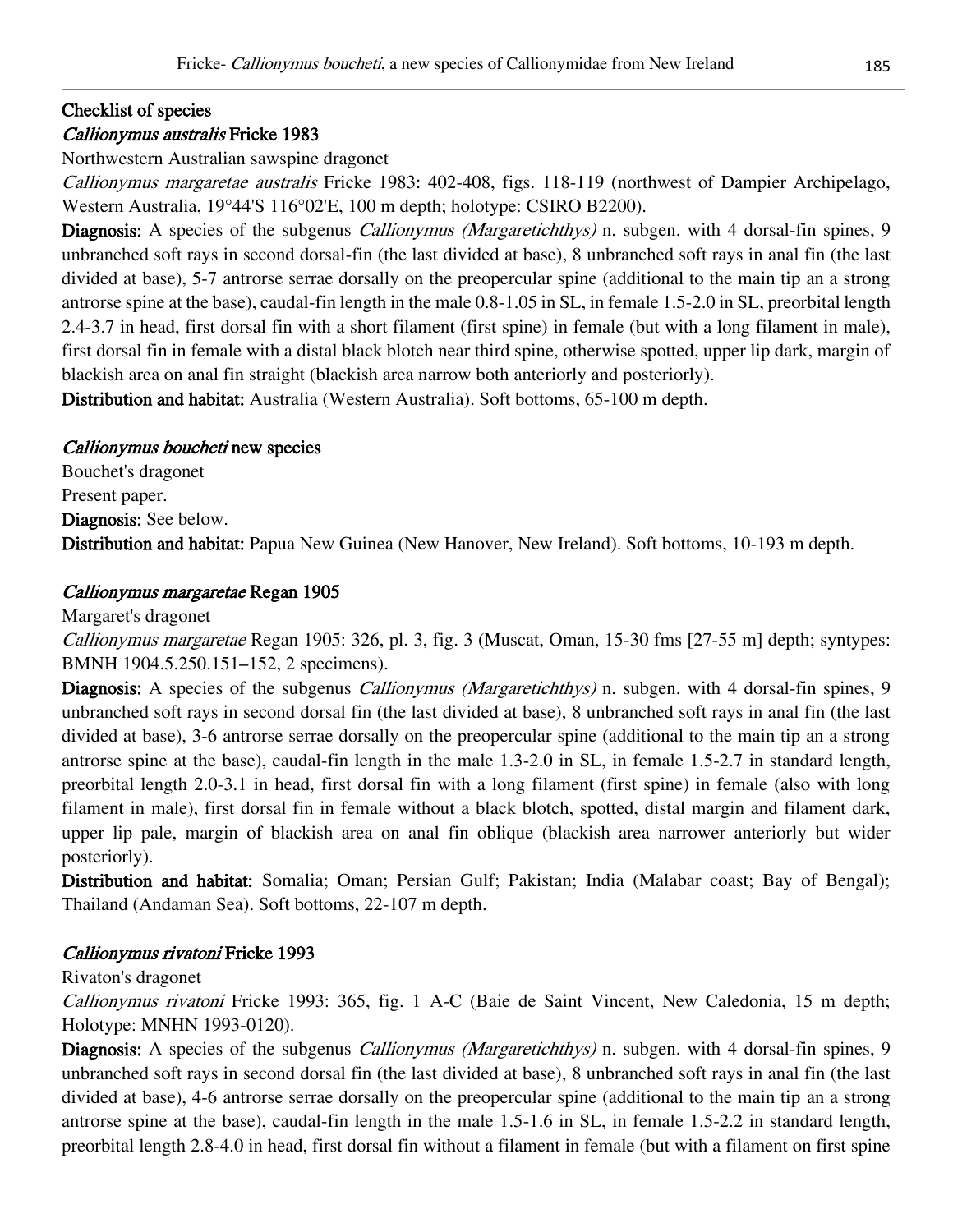in male), first dorsal fin in both male and female with a black blotch distally on third spine, otherwise dusky, first membrane with four dusky streaks in female, upper lip pale, dark blotch present near pectoral-fin base, margin of blackish area on anal fin straight (blackish area in male broader than in female), pelvic fin with spots, caudal fin in male with 8-12 vertical streaks, in female with 6-10 vertical streaks.

Distribution and habitat: New Caledonia (Chesterfield Islands, Chesterfield Bank, Récifs d'Entrecastaux, Île Bélep, Grande Terre, Récifs du Sud, Île des Pins). Soft bottoms, 12-110 m depth.

### Callionymus sereti Fricke 1998

#### Séret's dragonet

*Callionymus sereti* Fricke 1998: 6, fig. 2 (Futuna Island shelf,  $14^{\circ}19'30''S$  178°04'18"W, 245-400 m depth; holotype: MNHN 1995-0523).

Diagnosis: A species of the subgenus *Callionymus (Margaretichthys)* n. subgen. with 4 dorsal-fin spines, 9 unbranched soft rays in second dorsal fin (the last divided at base), 8 unbranched soft rays in anal fin (the last divided at base), 6-8 antrorse serrae dorsally on the preopercular spine (additional to the main tip an a strong antrorse spine at the base), caudal-fin length in the male 0.93 in SL, in female 2.1 in standard length, preorbital length 2.6-3.4 in head, first dorsal fin without a filament in female (but with a long filament on first spine in male), first dorsal fin in female with a black blotch distally on third spine (in male with a very small black spot near tip), otherwise pale, with a few indistinct dark streaks in male, upper lip pale, no dark blotch near pectoralfin base, anal fin plain whitish in both sexes, pelvic fin whitish without spots, caudal fin without vertical streaks. Distribution and habitat: Wallis & Futuna (Futuna). Soft bottoms, 245-400 m depth.

### Key to the species of the subgenus *Callionymus* (*Margaretichthys*)

| 1 First spine of first dorsal fin filamentous in females (filament may be short; also filamentous in males)2                   |
|--------------------------------------------------------------------------------------------------------------------------------|
|                                                                                                                                |
| 2 First dorsal fin with long filament in female (also with long filament in male); dorsal (or inner) margin of preopercular    |
| spine with 3-6 antrorse serrae; upper lip pale; first dorsal fin in female spotted, but without distal black blotch near third |
| spine; margin of blackish area on anal fin oblique, blackish area narrower anteriorly but wider posteriorly; preorbital        |
|                                                                                                                                |
| - First dorsal fin with short filament in female (with long filament in male); dorsal (or inner) margin of preopercular spine  |
| with 5-7 antrorse serrae; upper lip dark; first dorsal fin in female spotted, and with distal black blotch near third spine;   |
| margin of blackish area on anal fin straight, blackish area narrow both anteriorly and posteriorly; preorbital length 2.4-3.7  |
|                                                                                                                                |
| Male with black blotch distally around third spine of first dorsal fin; caudal fin in male with 0-12 vertical streaks (in<br>3 |
|                                                                                                                                |
| - Male without black blotch on first dorsal fin; caudal fin in male with 18-22 vertical streaks (in female with 8-11 vertical  |
|                                                                                                                                |
| Caudal-fin length in male 1.5-1.6 in SL (in female 1.5-2.2 in SL); caudal fin in male with 8-12 vertical streaks (in<br>4      |
| female with 6-10 vertical streaks); dark blotch present near pectoral-fin base; pelvic fin with spots; anal fin distally black |
|                                                                                                                                |
| Caudal-fin length in male 0.9 in SL (in female 2.1 in SL); caudal fin without vertical streaks in both sexes; no dark          |
| blotch near pectoral-fin base; pelvic fin pale, without spots; anal fin pale in both sexesCallionymus sereti                   |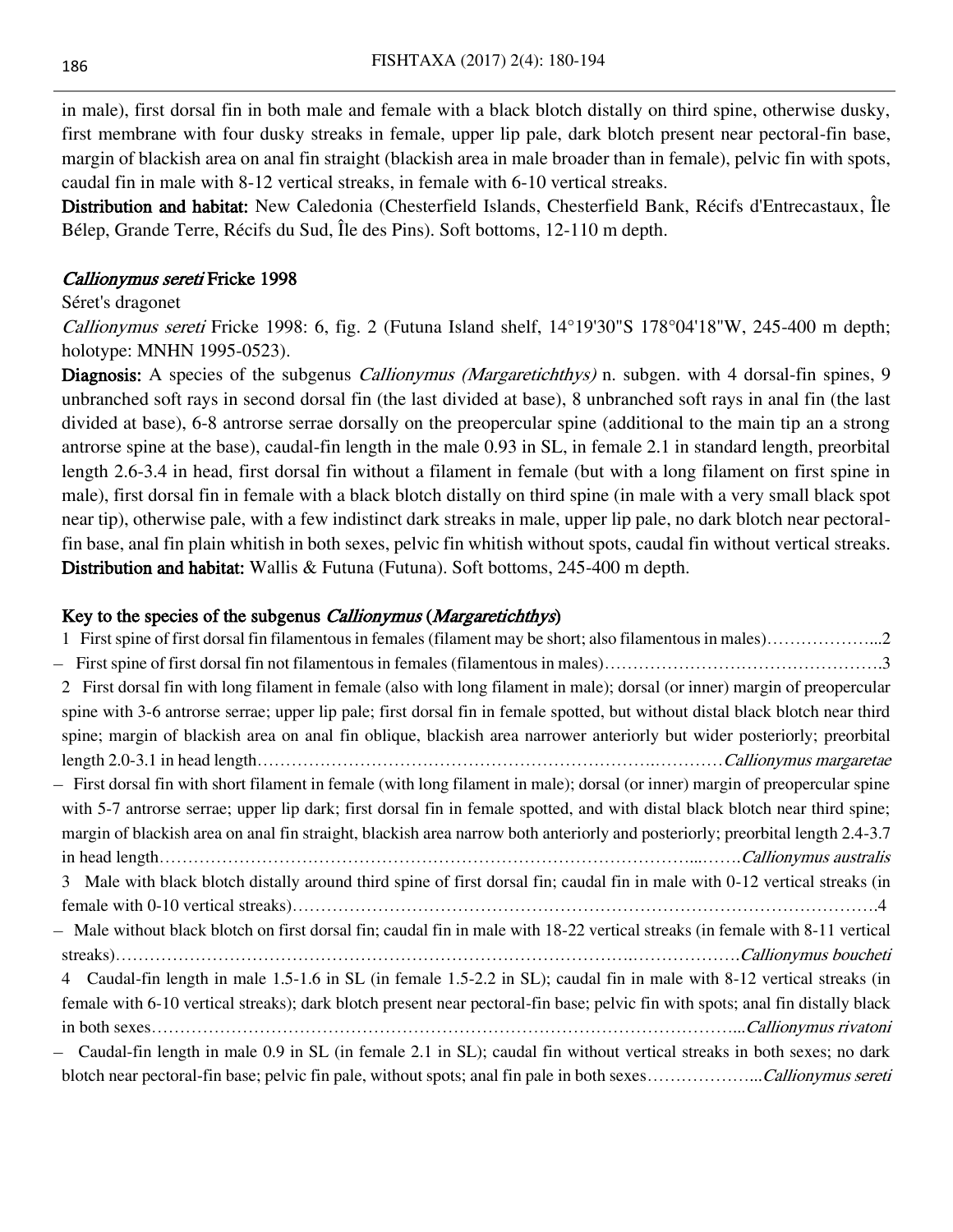#### Callionymus boucheti new species

(Fig. 1, Tables 1-2)

Common name: Bouchet's dragonet

Callionymus sp. 1: Fricke 2016a: 57, 63 (New Ireland, New Hanover). Fricke 2016c: 6, 22 (New Hanover). Callionymus sp.: Fricke 2016b: 52, 54 (New Hanover).

Holotype: NTUM 11332, male, 58.3 mm SL; Papua New Guinea, New Ireland Province, northwest of New Hanover, 02º25.47'S 149º57.71'E - 02º25.81'S 149º57.09'E, 88-83 m depth, dredge, R/V Alis, St. DW4493-1 (PNG 3494), 6 Sept. 2014, 12:17-12:37 h.

Paratypes (6 specimens, 40.9-59.2 mm SL): — MNHN 2016-0005, 1 male, 53.6 mm SL; Papua New Guinea, New Ireland Province, Kavieng District, eastnortheast of Bangatang, 18 km west of Kavieng, 02º35.75'S 150º37.9'E - 02º23.39'S 150º37.01'E, 60-72 m depth, trawl, R/V Alis, St. CP4455-17 (PNG 3106), 2 Sept. 2014. — NTUM 11192, 1 male, 42.2 mm SL; and 1 female, 44.6 mm SL; Papua New Guinea, New Ireland Province, Kavieng District, eastnortheast of Bangatang, 18 km west of Kavieng, 02º35.75'S 150º37.9'E - 02º23.39'S 150º37.01'E, 60-72 m depth, trawl, R/V Alis, St. CP4455-18-19 (PNG 3107, PNG 3108), 2 Sept. 2014. — NTUM 11229, 2 females, 51.0-59.2 mm SL; Papua New Guinea, New Ireland Province, Kavieng District, northeast of Bangatang, 14 km westnorthwest of Kavieng, 02º34.80'S 150º39.99'E - 02º33.41'S 150º41.34'E, 133-178 m depth, trawl, R/V Alis, St. CP4457-17-18 (PNG 3185, PNG 3186), 2 Sept. 2014. — NTUM 11487, 1 male, 40.9 mm SL; Papua New Guinea, New Ireland Province, Kavieng District, 3.7 km westnorthwest of Kavieng, 02º33.56'S 150º45.67'E - 02º32.92'S 150º46.53'E, 84-92 m depth, dredge, R/V Alis, St. DW4505-3 (PNG 3610), 7 Sept. 2014.

Other material: — NTUM 11252, 1 male, 50.5 mm SL; Papua New Guinea, New Ireland Province, Kavieng District, 8.4 km westnorthwest of Kavieng, 02º32.72'S 150º43.20'E - 02º32.43'S 150º40.80'E, 193-197 m depth, trawl, R/V Alis, St. CP4459-2 (PNG 3233), 2 Sept. 2014 [preopercular spines missing]. — NTUM 11479, 1 female, 24.1 mm SL, Papua New Guinea, New Ireland Province, Kavieng District, Silver Sound, Bauddisson Island, 02º42.068'S 150º39.433'E, 6-10 m depth, trawl, R/V Alis, St. KD16 (PNG 3823), 11 June. 2014.

Diagnosis: A species of the subgenus *Callionymus (Margaretichthys)* with a short head (3.5-3.7 in SL); eye large (2.5-3.0 in head length); preopercular spine with a short, straight main tip, 5 to 7 curved serrae on its dorsal margin and a strong antrorse spine at its base, ventral margin smooth, slightly convex; first dorsal fin in male much higher than second dorsal fin, in female as high as second dorsal fin, with 4 spines, first spine with a long filament (male) or without a filament (female); second dorsal-fin distally straight, with 9 unbranched rays (last divided at base); anal fin with 8 unbranched rays (last divided at base); 21-23 pectoral-fin rays; caudal fin elongate, much longer in male than in female, nearly symmetrical (upper rays not much shorter than lower rays); no dark blotch near pectoral-fin base; first dorsal fin in male dark grey, anteriorly with oblique white streaks, posteriorly with white spots, in female also with a black blotch distally near third spine; anal fin distally black, margin of black area straight, black area wider in male than in female; caudal fin in male with 18-22 vertical streaks (in female with 8-11 vertical streaks); pelvic fin pale, without spots.

**Description:** D IV + viii,1 [IV + viii,1]; A vii,1 [vii,1]; P1 ii,17,ii (total 21; right pectoral fin damaged) [ii,17-19,ii (total 21-23)]; P2 I,5 [I,5]; C (ii),i,7,ii,(ii) [(ii),i,7,ii,(ii)]. Selected proportions are given in Table 2. Body elongate and depressed. Head depressed. Eye large. Interorbital narrow, 8.1 [8.2-10.7] in eye diameter. Preopercular spine with a straight main tip, seven [5 to 7] very small antrorse serrae on its dorsal margin and a strong antrorse spine at its base, ventral margin smooth, slightly convex (left preopercular spine missing in the holotype); preopercular spine formula  $1 - \frac{7}{2} - 1$  [1  $- \frac{5-7}{2} - 1$ ]. Cephalic lateral-line system with a forked suborbital branch, a preopercular branch, a supraoccipital commissure connecting lines of opposite sides, and a double commissure between the lines across the dorsal part of the caudal peduncle. Occipital region smooth, with two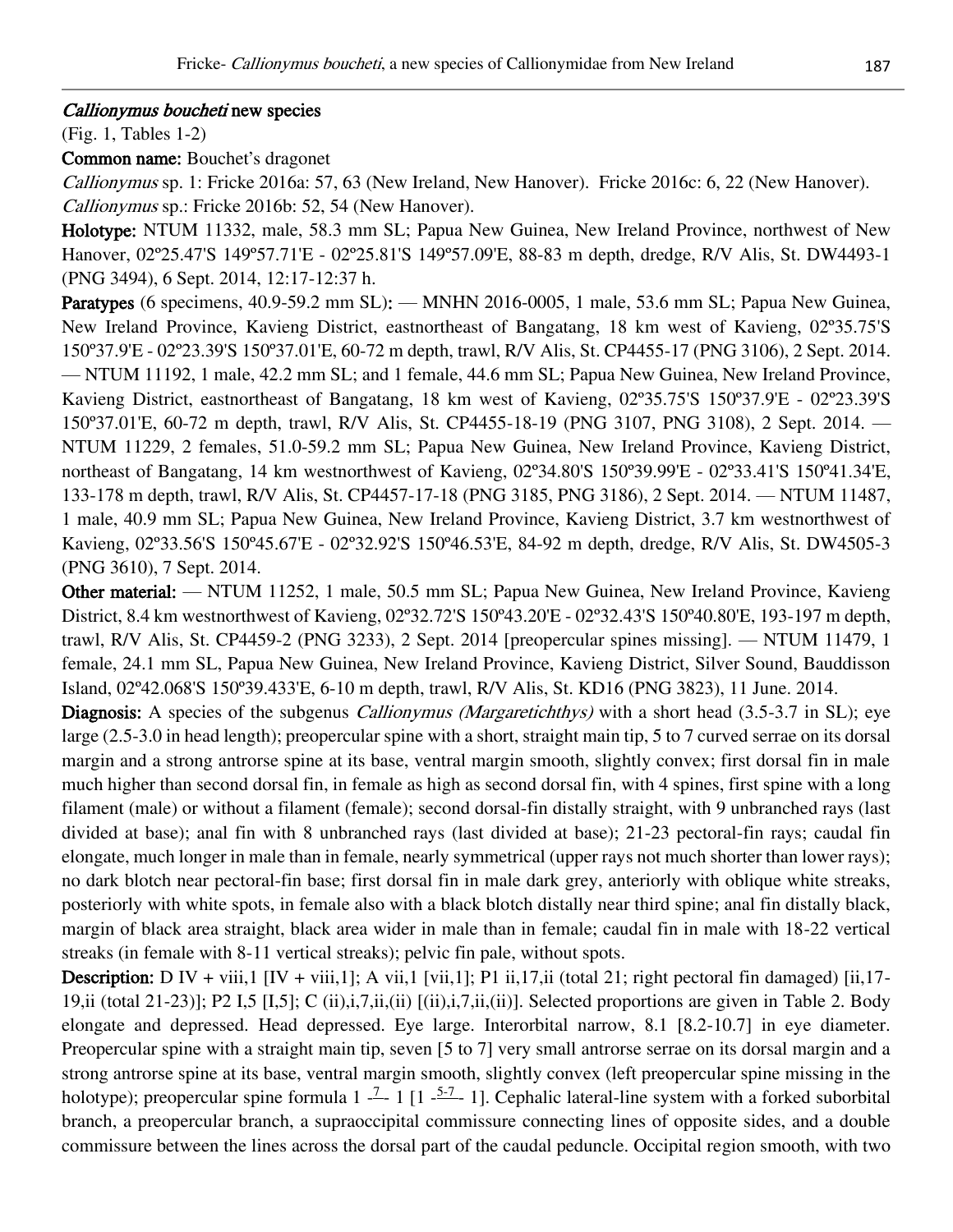

Figure 1. Callionymus boucheti. (A) NTUM 11332, holotype, male, 58.3 mm SL; Papua New Guinea, New Ireland Province, northwest of New Hanover. Lateral view, left side (scale=10 mm), (B) Black blotch on thorax, illustrated on the same level as it would be situated in Fig. 1A (scale=10 mm), (C) NTUM 11229, 1, paratype, female, 59.2 mm SL; Papua New Guinea, New Ireland Province, Kavieng District. Lateral view, left side (scale=10 mm) and (D) Left preopercular spine (scale=2 mm).

low, rugose bony protuberances. Body lateral-line system with few short branches. Urogenital papilla long in the male, not visible in the female.

First dorsal fin higher than second dorsal fin in the male, the first spine longest, bearing a filament; as high as second dorsal fin in female, without filaments. Second dorsal fin distally nearly straight, rays unbranched, the last divided at its base. Anal fin beginning on vertical through second membrane of second dorsal fin. Anal fin distally slightly convex; anal-fin rays unbranched, the last divided at its base. Pectoral fin reaching to base of fourth anal-fin membrane when adpressed. Pelvic fin reaching to base of second anal fin membrane when adpressed. Membrane connecting 5th pelvic-fin ray with pectoral fin base ending opposite ninth [ninth to tenth] pectoral-fin ray (counted from above). Caudal fin in male elongate, nearly symmetrical, without filaments; in the female also elongate but much shorter.

Colour immediately after collection: Head and body yellowish, light brown body pale, dorsally with narrow brown saddles and numerous white spots; sides of body with a row of brown spots. Snout yellow. Thorax in male holotype with a dark grey blotch which widens posteriorly, in female white; belly and lower sides of body white. Eye dark blue. First dorsal fin in the male holotype dark grey, with white lines, in the female with a large black blotch distally on third spine. Second dorsal fin yellow, with three small brown spots on each ray. Anal fin basally white, in male holotype distal half blackish, in female distal margin blackish. Caudal fin yellow, lower margin dark grey, in male holotype with up to 18-23 central vertical grey bands, in female with 8-11 such bands. Pelvic fin plain pale in the male holotype, in the female with a few distal grey spots. Pectoral fin pale, with a few very small brown spots in upper part.

Colour in preservative: Similar to fresh colouration, except that the yellowish colour fades to pale brown.

Sexual dimorphism: Males have an elongate urogenital papilla (not visible in females), a higher first dorsal fin with a filamentous first ray (without filaments in females), and a longer caudal fin.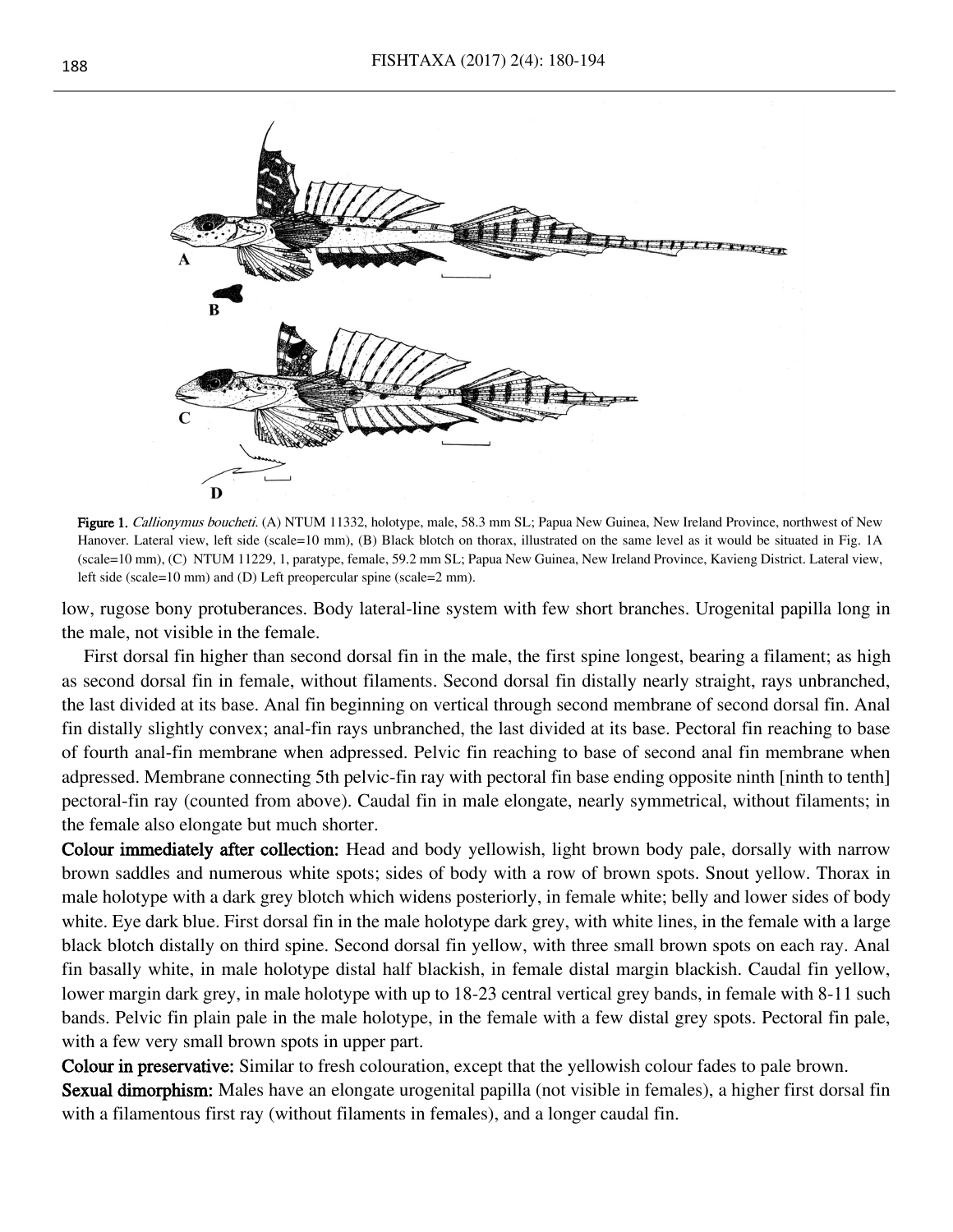|                                                          | NTUM 11332,<br>holotype (male) | MNHN 2016-0005,<br>NTUM 11192, 11487,<br>3 paratypes (males) | NTUM 11192, 11229<br>3 paratypes (females) |
|----------------------------------------------------------|--------------------------------|--------------------------------------------------------------|--------------------------------------------|
| Standard length                                          | 58.3                           | 40.9-53.6                                                    | 44.6-59.2                                  |
| Caudal-fin length                                        | 68.9                           | 35.1-50.0                                                    | 27.5-36.2                                  |
| Predorsal(1) length                                      | 18.2                           | 14.2-17.0                                                    | 13.9-21.1                                  |
| Predorsal(2) length                                      | 28.0                           | 21.8-26.2                                                    | 21.6-30.8                                  |
| Preanal length                                           | 29.6                           | 21.9-30.2                                                    | 22.7-34.3                                  |
| Prepelvic fin length                                     | 14.5                           | 11.7-14.2                                                    | $10.2 - 16.5$                              |
| Prepectoral fin length                                   | 21.9                           | 17.1-21.3                                                    | 17.0-25.6                                  |
| Length from tip of snout to end of<br>preopercular spine | 18.1                           | 13.3-16.7                                                    | 13.6-18.8                                  |
| Head length                                              | 15.4                           | 12.2-14.4                                                    | 11.6-16.9                                  |
| Body depth                                               | 6.2                            | $4.5 - 4.9$                                                  | $4.4 - 6.4$                                |
| Body width                                               | 9.6                            | $7.3 - 10.3$                                                 | $8.1 - 12.2$                               |
| Orbit diameter                                           | 5.7                            | $4.1 - 5.6$                                                  | $4.7 - 6.4$                                |
| Preorbital length                                        | 5.5                            | $4.0 - 5.0$                                                  | $3.4 - 5.4$                                |
| Bony interorbital                                        | 0.7                            | $0.4 - 0.7$                                                  | $0.5 - 0.7$                                |
| Caudal peduncle length                                   | 8.1                            | $7.4 - 8.8$                                                  | 7.4-10.2                                   |
| Caudal peduncle depth                                    | 2.7                            | $2.0 - 2.4$                                                  | $2.1 - 2.9$                                |
| Upper-jaw length                                         | 5.6                            | $4.2 - 4.4$                                                  | $3.5 - 4.4$                                |
| Urogenital papilla length                                | 1.3                            | $0.7 - 1.0$                                                  |                                            |
| Length of left preopercular spine*                       | 3.4                            | $3.1 - 3.9$                                                  | $3.8 - 4.4$                                |
| Length of 1st spine of first dorsal fin                  | 20.4                           | 9.4-15.8                                                     | $6.9 - 10.9$                               |
| Length of 2nd spine of first dorsal fin                  | 14.0                           | $7.1 - 8.2$                                                  | $6.3 - 10.4$                               |
| Length of 3rd spine of first dorsal fin                  | 11.8                           | $6.1 - 7.2$                                                  | $5.6 - 8.1$                                |
| Length of 4th spine of first dorsal fin                  | 6.6                            | $4.0 - 5.3$                                                  | $3.5 - 6.0$                                |
| Length of 1st ray of second dorsal fin                   | 7.3                            | $7.2 - 10.0$                                                 | $7.8 - 10.9$                               |
| Length of last ray of second dorsal fin                  | 10.1                           | 8.1-10.9                                                     | $8.3 - 12.0$                               |
| Length of 1st anal/fin ray                               | 3.9                            | $2.8 - 3.7$                                                  | $4.4 - 5.3$                                |
| Length of last anal-fin ray                              | 10.1                           | $6.8 - 9.2$                                                  | 8.6-11.0                                   |
| Pectoral-fin length (left side)                          | 11.3                           | 8.7-11.0                                                     | $8.7 - 13.1$                               |
| Length of pelvic-fin spine                               | 4.0                            | $3.0 - 3.2$                                                  | $2.7 - 5.2$                                |
| Pelvic-fin length                                        | 16.1                           | 11.9-15.2                                                    | 14.3-18.8                                  |

Table 1. Callionymus boucheti, holotype and paratypes, Papua New Guinea, New Ireland: Meristic data (measurements in mm).

\*right spine in holotype

Distribution: The species is only known from northern New Ireland between northwest of New Hanover and off Kavieng (Figs. 2, 3). Adult specimens were collected at depths of 72-193 m; a subadult specimen was found at 6-10 m depth.

Etymology: This new species is named in honour of Philippe Bouchet (MNHN, Paris), appreciating the excellent organisation of numerous expeditions exploring the biodiversity of tropical seas, including the KAVIENG 2014 Expedition to New Ireland.

**Comparisons:** The new species is a member of the subgenus *Callionymus (Margaretichhys)* as defined above. It is similar to C. australis Fricke 1983 in bearing a filament on the first spine of the first dorsal fin, the male caudal fin extremely elongate, the female caudal fin moderately elongate, in having 5-7 small antrorse serrae on the dorsal margin of the preopercular spine, and some colour pattern details like spots in the suborbital region. The new species differs from C. *australis* in having the first dorsal fin membranes in the male much higher than the second dorsal fin (*vs.* slightly lower in *C. australis*), the absence of a black blotch dorsally on the pectoralfin base (*vs.* black blotch present in both male and female C. *australis*), a total of 21-23 pectoral-fin rays (*vs.* 19-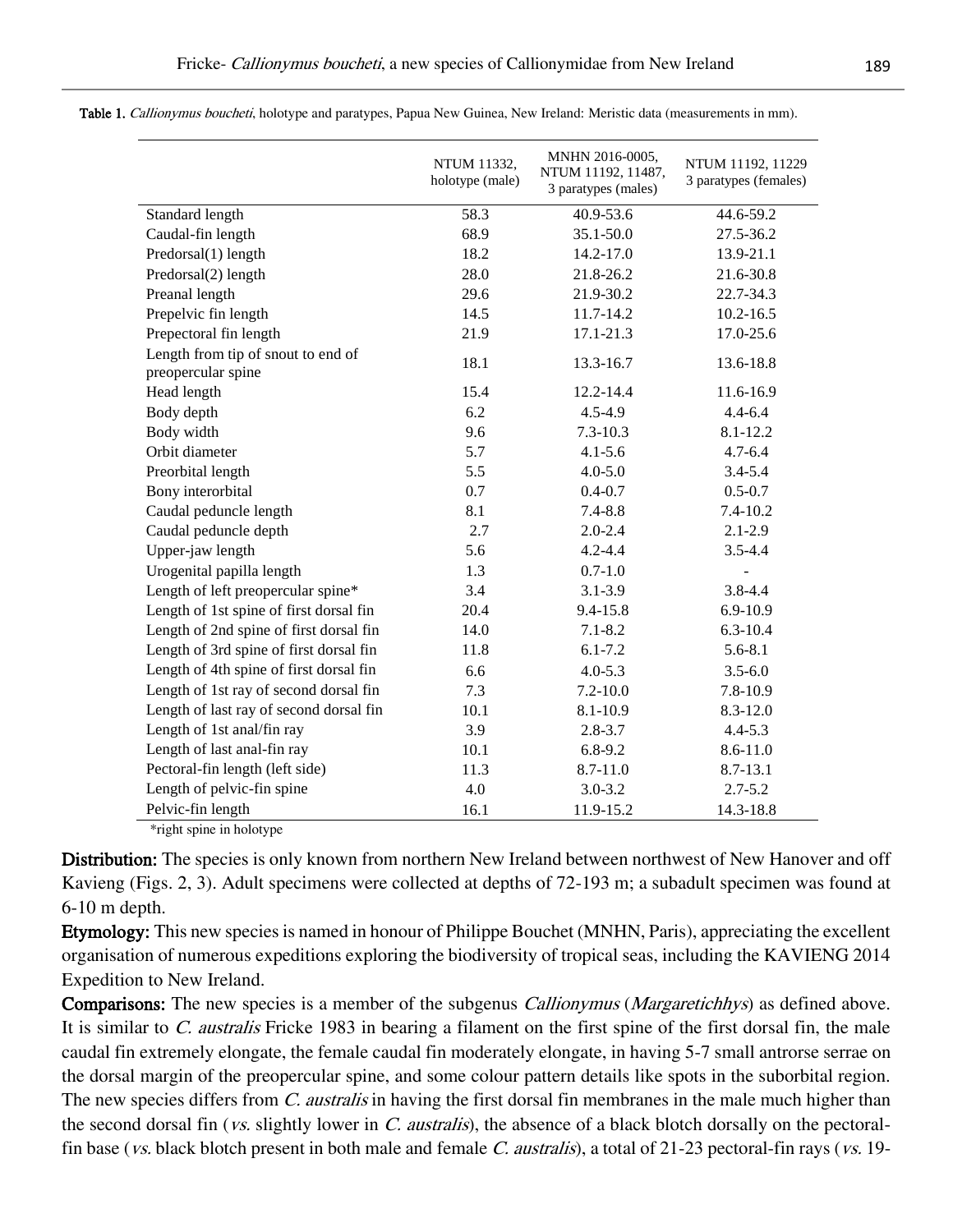|                                                          | Proportion of SL                                    | Proportion as percentage of SL                      |
|----------------------------------------------------------|-----------------------------------------------------|-----------------------------------------------------|
| Caudal-fin length                                        | 0.8 [males 1.0-1.2; females 1.6-1.8]                | 118.2 [males: 82.6-101.7;<br>females: 55.7-61.2]    |
| Predorsal(1) length                                      | $3.2$ [2.7-3.2]                                     | 31.2 [31.7-36.5]                                    |
| Predorsal(2) length                                      | $2.1$ [1.8-2.0]                                     | 48.0 [48.9-54.0]                                    |
| Preanal length                                           | $2.0$ [1.7-1.9]                                     | 50.8 [56.3-57.9]                                    |
| Prepelvic fin length                                     | 4.0 $[3.6-4.1]$                                     | 24.9 [24.1-27.9]                                    |
| Prepectoral fin length                                   | $2.7$ [2.3-2.6]                                     | 37.6 [38.4-43.2]                                    |
| Length from tip of snout to end of<br>preopercular spine | $3.2$ [ $3.1 - 3.2$ ]                               | 31.0 [31.2-32.5]                                    |
| Head length                                              | $3.8$ [ $3.5 - 3.7$ ]                               | 26.4 [28.5-28.7]                                    |
| Body depth                                               | $9.4 [8.6 - 11.4]$                                  | $10.6$ [8.8-11.6]                                   |
| Body width                                               | 6.1 $[4.8 - 6.0]$                                   | 16.5 [16.7-20.6]                                    |
| Orbit diameter                                           | 10.2 [9.2-10.0]                                     | 9.8 [10.0-10.8]                                     |
| Preorbital length                                        | 10.6 $[9.8 - 11.0]$                                 | $9.4$ [9.1-10.2]                                    |
| Bony interorbital                                        | 83.3 [60.3-134.0]                                   | $1.2$ [0.8-1.7]                                     |
| Caudal peduncle length                                   | $7.2$ [5.7-6.3]                                     | 13.9 [15.9-17.5]                                    |
| Caudal peduncle depth                                    | 21.6 [20.4-24.3]                                    | 4.6 $[4.1-4.9]$                                     |
| Upper-jaw length                                         | 10.4 [10.0-13.8]                                    | $9.6$ [7.3-10.0]                                    |
| Urogenital papilla length                                | 44.8 [males: 42.2-58.4]                             | 2.2 [males: 1.0-1.9]                                |
| Length of left preopercular spine*                       | 17.1 [11.7-13.7]                                    | $5.8$ [7.3-8.5]                                     |
| Length of 1st spine of first dorsal fin                  | 2.9 [males: 2.6-5.7; females: 5.4-5.8]              | 35.0 [males: 17.5-38.6; females:<br>$17.2 - 18.4$ ] |
| Length of 2nd spine of first dorsal fin                  | 4.2 [males: 5.8-6.5; females: 5.7-6.0]              | 24.0 males: 15.3-17.3; females:<br>$16.7 - 17.6$    |
| Length of 3rd spine of first dorsal fin                  | 4.9 [males: 6.6-7.4; females: 7.0-7.4]              | 20.2 [males: 13.4-15.2; females:<br>13.6-14.3]      |
| Length of 4th spine of first dorsal fin                  | 8.8 [males: 10.0-10.1; females: 9.9-<br>$11.1$ ]    | 11.3 [males: 9.9-10.0; females:<br>$9.0 - 10.1$ ]   |
| Length of 1st ray of second dorsal fin                   | 8.0 [males: 4.7-5.7; females: 5.4-5.7]              | 12.5 [males: 17.6-21.3; females:<br>$17.4 - 18.4$ ] |
| Length of last ray of second dorsal fin                  | 5.8 [males: 4.7-5.0; females: 4.9-5.7]              | 17.2 [males: 19.8-21.1; females:<br>$17.6 - 20.3$   |
| Length of 1st anal/fin ray                               | 14.9 [males: 11.4-15.3; females:<br>$10.4 - 11.1$ ] | 6.7 [males: 6.5-8.8; females: 9.0-<br>$9.6$ ]       |
| Length of last anal-fin ray                              | 5.8 [males: 5.8-6.2; females: 5.4-5.9]              | 17.3 [males: 16.1-17.3; females:<br>$16.9 - 18.6$   |
| Pectoral-fin length (left side)                          | 5.2 [4.5-4.9]                                       | 19.4 [20.5-22.1]                                    |
| Length of pelvic-fin spine                               | 14.6 [11.4-16.8]                                    | 6.9 [6.0-8.8]                                       |
| Pelvic-fin length                                        | $3.6$ [3.2-3.5]                                     | 27.6 [28.4-31.8]                                    |

Table 2. Callionymus boucheti, holotype and paratypes, Papua New Guinea, New Ireland: Selected proportions (given for the holotype first, followed by those of the paratypes, in square brackets) (SL=standard length).

21 in C. australis), the plain pale male pelvic fin (vs. with groups of dark spots in C. australis), the distal twothirds of the anal fin blackish in the male (*vs.* only distal one-fourth blackish in  $C$ . *australis*), and the caudal fin with 18-22 vertical grey streaks in the male (vs. with 13-18 vertical dark streaks in male C. australis). The new species is distinguished from C. margaretae by its longer caudal fin (vs. 0.8-1.2 in SL in C. boucheti n. sp., 1.3-1.0 in SL in C. margaretae), the first spine of the first dorsal fin not bearing a filament in the female (vs. filamentous in C. margaretae), the preopercular spine with  $5-7$  small antrorse serrae on its dorsal margin ( $vs.$  3-6 serrae in C. margaretae), the absence of a dark blotch near the pectoral-fin base (vs. C. margaretae with a dark blotch), the border of the dark area on the anal fin straight (vs. oblique in C. margaretae, with the dark area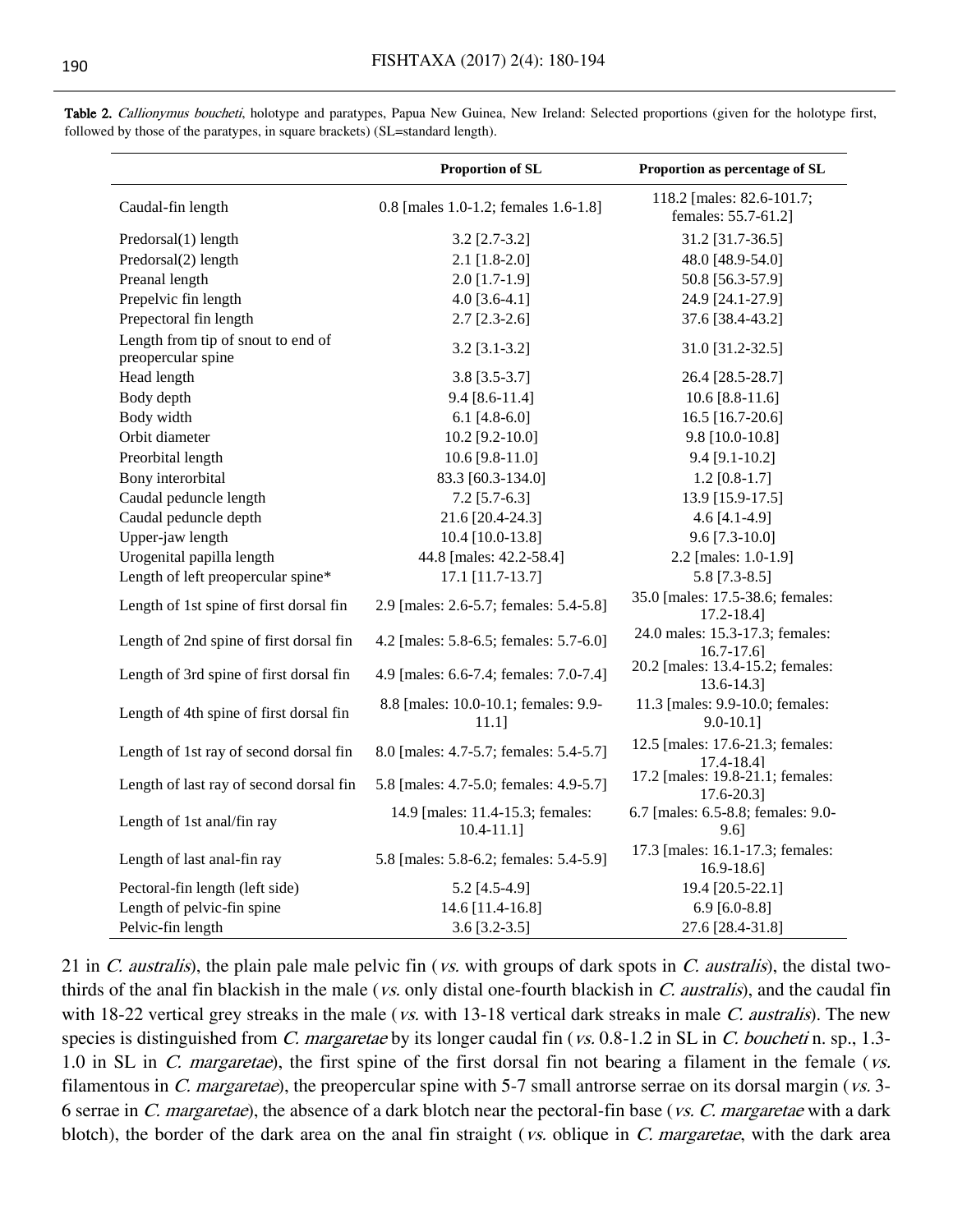

Figure 2. Geographical distribution of species in *Callionymus (Margaretichthys)* in the Indo-West Pacific. A: *Callionymus australis*, B: Callionymus boucheti, C: Callionymus margaretae, D: Callionymus rivatoni and E: Callionymus sereti.



Figure 3. Western Pacific, Bismarck Archipelago, New Ireland (Papua New Guinea): distribution of Callionymus boucheti near northern New Ireland and New Hanover (X=Type locality, O=Other specimens).

anteriorly narrow and posteriorly wide), the second dorsal fin with a pale distal margin (vs. dark distal margin in C. margaretae), the male caudal fin with 18-22 vertical grey streaks (vs. with 6-10 vertical dark streaks in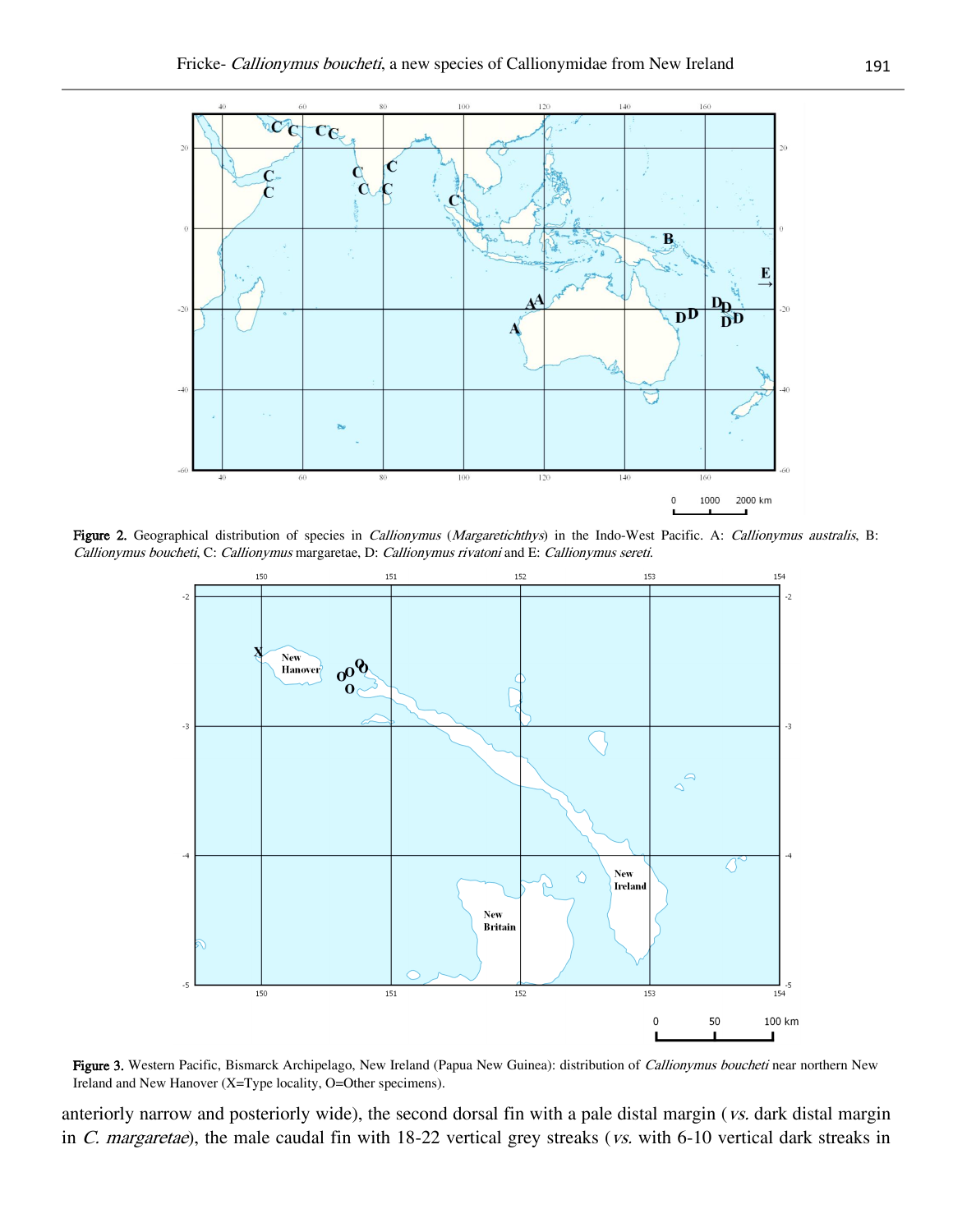C. margaretae), and the female caudal fin with 8-11 vertical grey streaks (vs. with 5-7 streaks in C. margaretae). It differs from *C. rivatoni* and *C. sereti* by the absence of a black blotch on the first dorsal fin of the male (*vs.*) black blotch present distally around third spine in C. rivatoni), the caudal-fin length in males 1.0-1.2 in SL (vs. 1.5-1.6 in SL in C. rivatoni; 0.9 in SL in C. sereti), the caudal fin in male with 18-22 vertical streaks (vs. 8-12 in C. rivatoni; without streaks in C. sereti), the pectoral fin base without a dark spot (vs. dark spot present dorsally on pectoral-fin base in C. rivatoni), and a pale pelvic fin (vs. pelvic fin spotted in C. rivatoni). From other species of Callionymus, the new species is distinguished by the characters of the subgenus (see above).

#### **Discussion**

Adult specimens of the new species were collected at depths of 72-193 m; a subadult specimen was found at 6- 10 m depth. This adult distribution ranges considerably deeper than that of most of the other species of the subgenus Callionymus (Margaretichthys), which were recorded from depth ranges down to 110 m (C. rivatoni), 107 m (C. margaretae) and 100 m (C. australis). Only C. sereti is known from deeper water at a minimum of 245 m depth. Apparently due to the deep occurrence, the orbit diameter tends to be larger than in the other species (orbit diameter 9.2-10.8 in SL; other species 9.4-13.3 in SL; C. sereti: 9.7 in SL).

Only a single species of the subgenus *Margaretichthys* is relatively widespread (C. margaretae in the northern Indian Ocean), while the other species occur in narrow, restricted distribution ranges. The typical habitat includes of soft bottom (mainly sand or gravel) on the deeper continental or insular shelf and upper slope (young specimens occurring shallower). Ecologically, all species either live in nutrient-rich oceanic habitats, either along the continental shelf or around high islands. The widespread species, C. margaretae is exclusively found in continental shelf waters. The species living around high islands, especially C. boucheti and C. sereti, are found in relatively deeper water than those along the continental shelf. Here, it is difficult to collect with trawls or dredges, so that the species may be more widespread than we know at present.

The new species is most similar to two species from the southwestern and South Pacific, species from New Caledonia (C. rivatoni) and Futuna (C. sereti). Deep sea barriers are separating the distribution ranges of these three species. Apparently, the larval dispersal is very limited in species of this subgenus, so that it is often impossible to cross the barrier to the next island group. This may be either due to a short pelagic stage, or to a stationary life of the larvae and postlarvae that prevents dispersal by ocean currents.

It seems interesting that species of the subgenus *Margaretichthys* are neither found in the high species diversity region nor its centre, i.e. the Indonesian/Philippine triangle (see Carpenter and Springer 2005). Here, the subgenus is apparently replaced by species of the subgenus 6 [subgenus 6 of Fricke 2002] (species related to C. persicus, especially C. neptunius and C. superbus). In Papua New Guinea, C. (Margaretichthys) boucheti is apparently restricted to the outer islands, while around the main island that is closely linked to the Indonesian/Philippine diversity centre it is apparently replaced by C. zythros, a member of subgenus 6 [subgenus 6 of Fricke 2002].

Subgenus *Margaretichthys* now comprises 5 species. Another species, C. luridus Fricke 1981 from Macclesfield Bank, South China Sea might also belong to this subgenus, but as the existing material was collected during the 19th century, fresh material is needed to detect the relevant characters. Unfortunately, recent expeditions to Macclesfield Bank by NTUM (Taipei) failed to collect additional specimens of this apparently very rare species.

In an alternative classification by Nakabo (1982), C. boucheti would be a member of the genus Calliurichthys Jordan & Fowler 1903. Here, *Calliurichthys* is treated as a subgenus of *Callionymus* (see introduction). The callionymid fish fauna of New Guinea now includes 30 species in 5 genera; 8 of these are known from New Ireland, including 4 endemic species (Fricke et al., in preparation).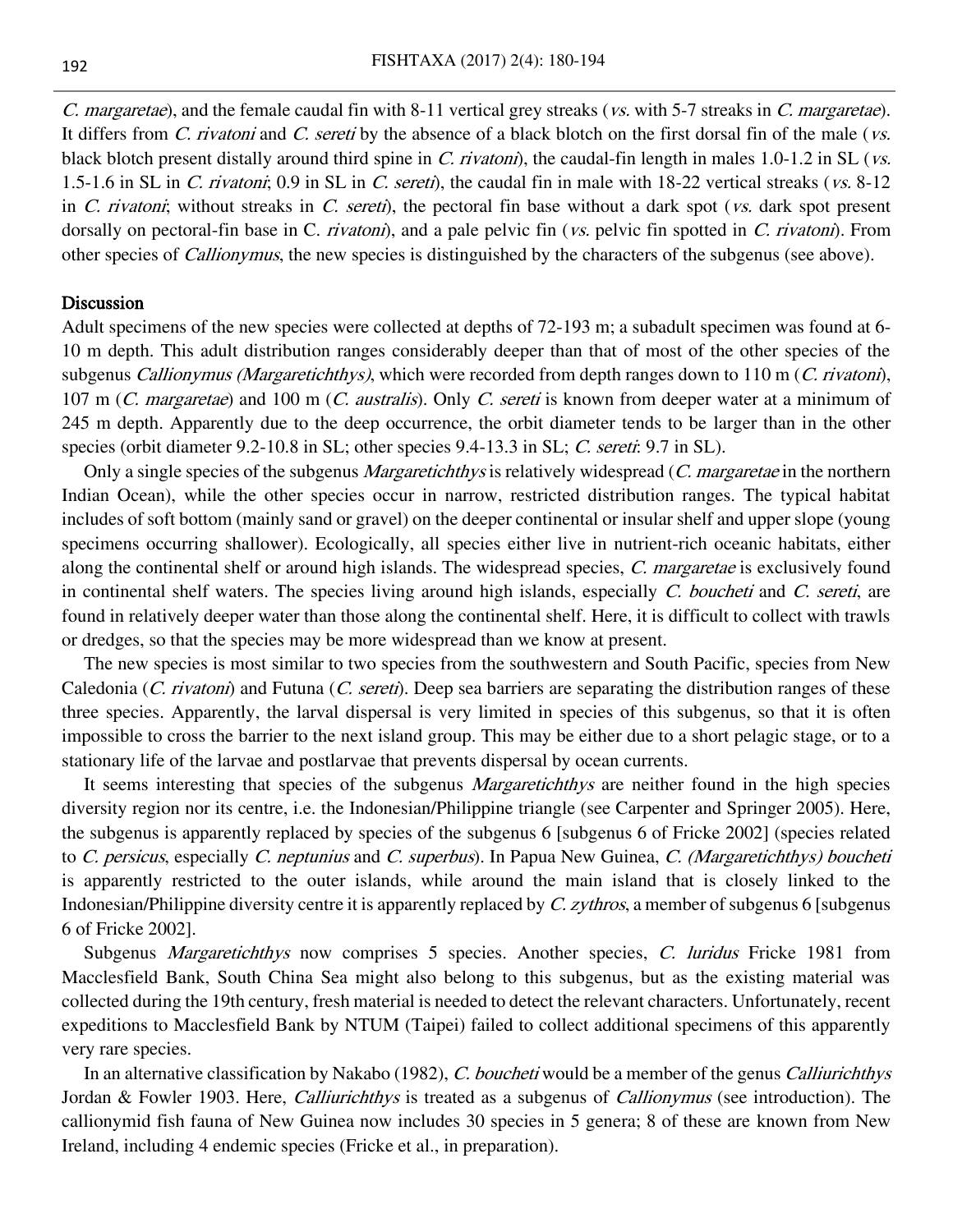#### Acknowledgments

The KAVIENG 2014 expedition (Principal Investigators: P. Bouchet, J. Kinch, C. Payri) was part of the Our Planet Reviewed expeditions organized jointly by Muséum National d'Histoire Naturelle (MNHN), Pro-Natura International (PNI) and Institut de Recherche pour le Développement (IRD), with support from Papua New Guinea's National Fisheries Authority. The lagoon survey took place in June, based at the Nago Island Mariculture and Research Facility, and in August on board R.V. Alis; the deep-water component took place in September on board R.V. Alis. Photographs of fish specimens were taken by J.-N. Chen. The organizers acknowledge supporting funding from the Total Foundation, the Laboratoire d'Excellence Diversités Biologiques et Culturelles (LabEx BCDiv, ANR-10-LABX-0003-BCDiv), the Programme Investissement d'Avenir (ANR-11-IDEX-0004-02), the Fonds Pacifique, and CNRS Institut Ecologie et Environnement (INEE). The expedition was endorsed by the New Ireland Provincial Administration. It operated under a Memorandum of Understanding with University of Papua New Guinea (UPNG), with a permit delivered by the Papua New Guinea Department of Environment and Conservation (DEC).

I would like to thank the following persons for information, loan of specimens, or permission to examine specimens under their care: O. Crimmen (BMNH), W.N. Eschmeyer, T. Iwamoto (CAS), P. Last (CSIRO), T. Nakabo (FAKU), D. Golani (HUJ), P. Kailola (KFRS), M.-L. Bauchot, R. Causse, M. Desoutter, G. Duhamel, P. Pruvost (MNHN), W.-J. Chen (NTUM), T. Alpermann, F. Krupp, W. Klausewitz, H. Zetzsche (SMF), R.F. Myers (UG), S. Smith, J.T. Williams (USNM), G.R. Allen, J.B. Hutchins, S. Morrison (WAM), H.-J. Paepke (ZMB), H. Wilkens (ZMH). I am especially grateful to W.-J. Chen (NTUM) for his hospitality and support during a visit in Taiwan, and for providing access to the material, catalogue numbers and information, and to R. Causse (MNHN) for providing catalogue.

#### Literature cited

- Allen G.R., Erdmann M.V. 2012. A new species of dragonet (Synchiropus: Callionymidae) from Indonesia. Aqua, International Journal of Ichthyology 18: 9-14.
- Britz R. 2017. (Book review of:) Fishes of the world. Fifth edition. By J.S. Nelson, T.C. Grande and M.V.H. Wilson. 752 p. Published by John Wiley and Sons, Inc., Hoboken, New Jersey, U.S.A., 2016. Journal of Fish Biology 90: 451-459.
- Carpenter K.E., Springer V.G. 2005. The center of marine shore fish biodiversity: the Philippine Islands. Environmental Biology of Fishes 72: 467–480.
- Eschmeyer W.N., Laan R. van der, Fricke R. 2017. Catalog of fishes. electronic version (31 May 2017). Available at http://researcharchive.calacademy.org/research/Ichthyology/Catalog/fishcatmain.asp (last accessed 30 June 2017).
- Farias C., Ordines F., García-Ruiz C., Fricke R. 2016. Protogrammus alboranensis n. sp. (Teleostei: Callionymidae), a new species of dragonet from the Alboran Sea, western Mediterranean Sea. Scientia Marina 80(1): 1-6.
- Fricke R. 1983a. Revision of the Indo-Pacific genera and species of the dragonet family Callionymidae (Teleostei). Braunschweig, J. Cramer. 774 p.
- Fricke R. 1983b. A method of counting caudal fin rays of actinopterygian fishes. Braunschweiger Naturkundliche Schriften 1: 729–733.
- Fricke R., 1988. Systematik und historische Zoogeographie der Callionymidae (Teleostei) des Indischen Ozeans. Volume 1. Freiburg im Breisgau (Inaugural-Dissertation, Albert-Ludwigs-Universität). 301 p.
- Fricke R. 2001. Suborder Callionymoidei. Callionymidae. Dragonets. In: K.E. Carpenter, V.H. Niem (Eds). Species identification guide for fishery purposes. The living marine resources of the western central Pacific. Bony fishes part 4 (Labridae to Latimeriidae), estuarine crocodiles, sea turtles, sea snakes and marine mammals. Volume 5. FAO, Rome. pp: 3549-3571.
- Fricke R. 2002. Annotated checklist of the dragonet families Callionymidae and Draconettidae (Teleostei: Callionymoidei), with comments on callionymid fish classification. Stuttgarter Beiträge zur Naturkunde, Serie A (Biologie) 645: 1-103.